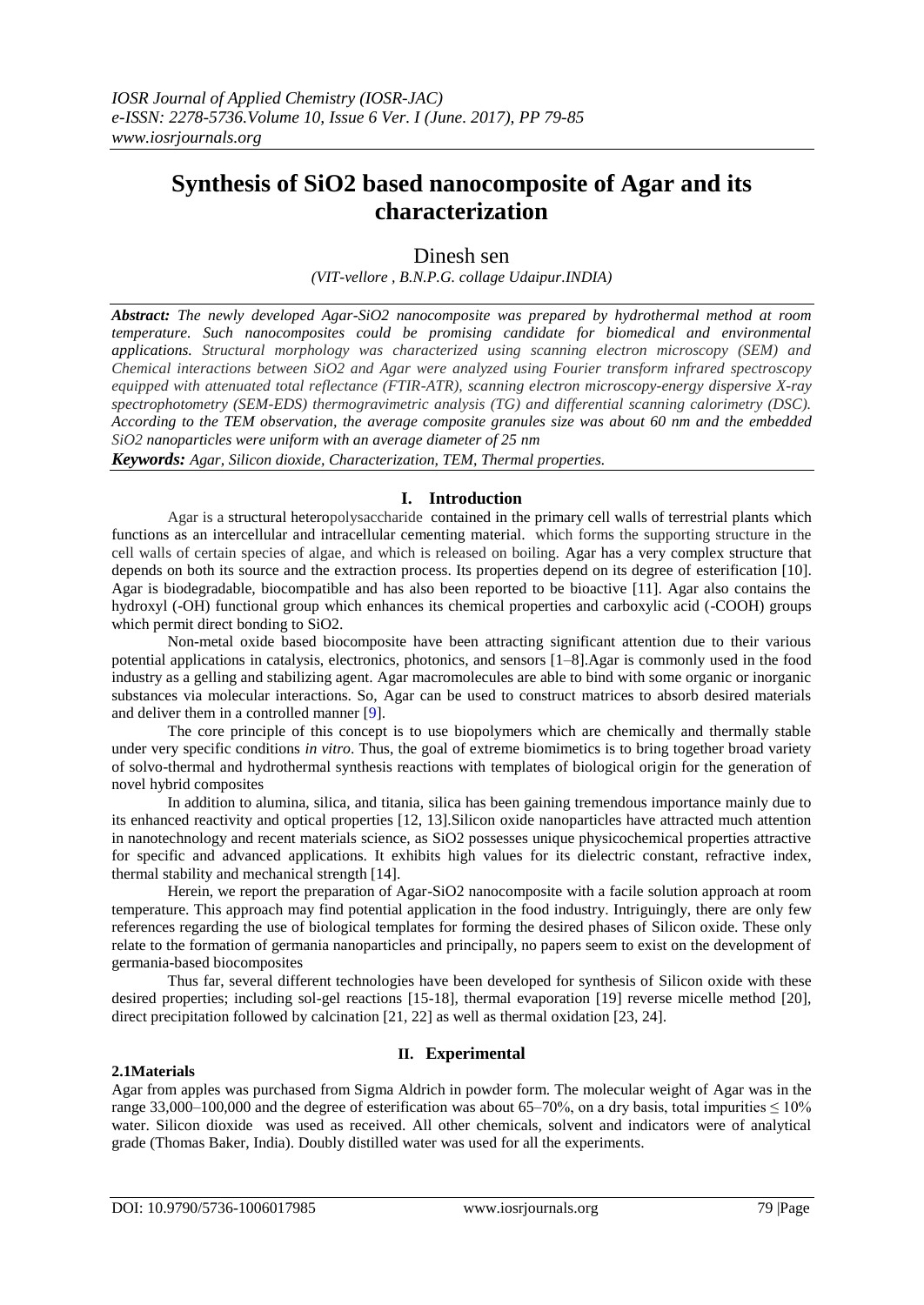## **2.2 Method**

For a typical synthesis, 1 g SiO2, 0.30 g Agar and 50 mL distilled water were added into a 100 mL beaker. After full dissolution, 50 mL of 0.300 M NaOH solution was added dropwise under constant stirring. The reaction was allowed to proceed at room temperature (25  $^{\circ}$ C) for 24 h. Then, the obtained white precipitate was centrifuged at 10,000 rpm for 15 min and collected and washed with distilled water several times to remove the byproducts. After drying in vacuum at 30  $^{\circ}$ C for 6 h, the final product was obtained as white-yellow powder.

## **2.3 Characterization**

The infrared spectra for identifying the functional groups and the existence of halogen bonding were recorded using a Perkin Elmer 2000 FT-IR spectrometer with a horizontal attenuated total reflection (ATR) cell (USA). The ATR diamond crystal was carefully cleaned with pure isopropyl alcohol. About 10 mg of powdered sample was carefully placed on the diamond crystal surface, and the spectrum was recorded as transmittance under 100 N. The spectrum was scanned between 3600 and 600 cm<sup>-1</sup> at a resolution of 4 cm<sup>-1</sup>.

A plot between weight loss and temperature was recorded in thermogravimetric analysis (TGA) using Pyris-1 (Perkin–Elmer, Shelton, USA). Initially, the sample (about 6 mg) was placed under nitrogen atmosphere (flow rate 25 mL/min); then the gas was changed to oxygen (flow rate 35 mL/min) and heating continued up to 700  $^{\circ}$ C with heating rate at 10  $^{\circ}$ C per minute. DTG was performed at 10  $^{\circ}$ C, which gives the decomposition temperature. Phase transitions were investigated over the range of 300–250 °C in N<sub>2</sub> atmosphere using a Perkin– Elmer diamond differential scanning calorimetry (DSC). A plot between enthalpy change and temperature was obtained at heating rate of  $10<sup>o</sup>C$  per minute.

Energy dispersive X-ray spectrophotometry study was carried out with the help of Quantax 200 with X-Flash liquid nitrogen free detector from Bruker, Germany for the elemental mapping of the samples. For transmission electron microscopy measurements, 100 nm sections were microtomed at 21208C using Ultracut E ultramicrotome (Reichert and Jung) with a diamond knife. Measurements were carried out with a Philips CM200 TEM at an acceleration voltage of 120 kV.

## **III. Results and Discussion**

Agar is a polysaccharide that acts as a cementing material in the cell walls of all plant tissues manufacturing of Agar is done in winter. The red algae are grown in the sea, on the support of poles on, which they develop. These poles are withdrawn, algae is removed, dried, beaten and shaken to remove shell and sand. The algae are bleached by exposure to sun light or washing with water.

The washing with water removes the associated salts. Then these are boiled with acidulated water (one part algae with 55- 60 parts water) for few hours. Mucilaginous mass is filtered while hot then cooled. The jelly is formed and cut into bars. These bars are forced through wire netting and strips are formed. These are dried in sunlight and freezing and thawing remove moisture. Finally, agar is dried at 35°C. A neutral galactose polymer. It is free from sulphate. The gel strength of agar is due to this component. Agarose also called as Agarobiose is a disaccharide consisting alternate residues of 1, 4-α-linked 1, 3-β-D galactose and 3, 6-anhydro-L-galactose. While the disaccharide unit is called agarobiose or neoagarobiose, the linear chain is called agarose. An acidic sulphonated component where in 1, 3 linked D-galactose and the galactouronic acid (an uronic acid) are partly esterified with sulphuric acid. Agaropectin comprises 90% and more of sulphur. In addition, the sulphate group may also get linked to calcium, magnesium, potassium or sodium.

. The Degree of Esterification (DE) affects the gelling properties of Agar. The structure shown here has three methyl ester forms (**-COOCH3**) for every two carboxyl groups (**-COOH**), hence it is has a 70% degree of esterification, normally called a DE-70 Agar.

### **3.1 FT-IR study**

The formation of the Agar–Silicon dioxide nanocomposite powders was also confirmed by IR spectroscopy. FTIR spectrum of pure Agar confirmed by in the wavelength range of 950 and 1200 cm $^{-1}$  are considered as the 'finger print' region for carbohydrates as it allows the identification of major chemical groups in polysaccharides [25]. This region is dominated by ring vibrations overlapped with stretching vibrations of (C-OH) side groups and the (C-O-C)

glycosidic bond vibration. bands at  $1100$  and  $1017$  cm<sup>-1</sup> were strongest, similarly as reported earlier[26,27]. The unique spectral shape of Agar is due to the high homogalacturonan content and Agar has linked backbones. Agars DE were determined using the peak area relation of the free carboxyl groups (1650 cm<sup>-</sup> <sup>1</sup>) and esterified groups (1750 cm<sup>-1</sup>) [28]. Also peaks found at 890 and 960 cm<sup>-1</sup> were assigned to Ge–O–Ge (the antisymmetric stretching mode of hexagonal  $SiO2$ ) [29-31]. and a short peak at 1100 cm<sup>-1</sup>, which correspond to Si–O–Si [32] the two new peaks at 1458 cm-1 and 1376.4 cm−1 have been attributed to the symmetric and asymmetric stretching of carboxylate-nonmetal linkage [33, 34].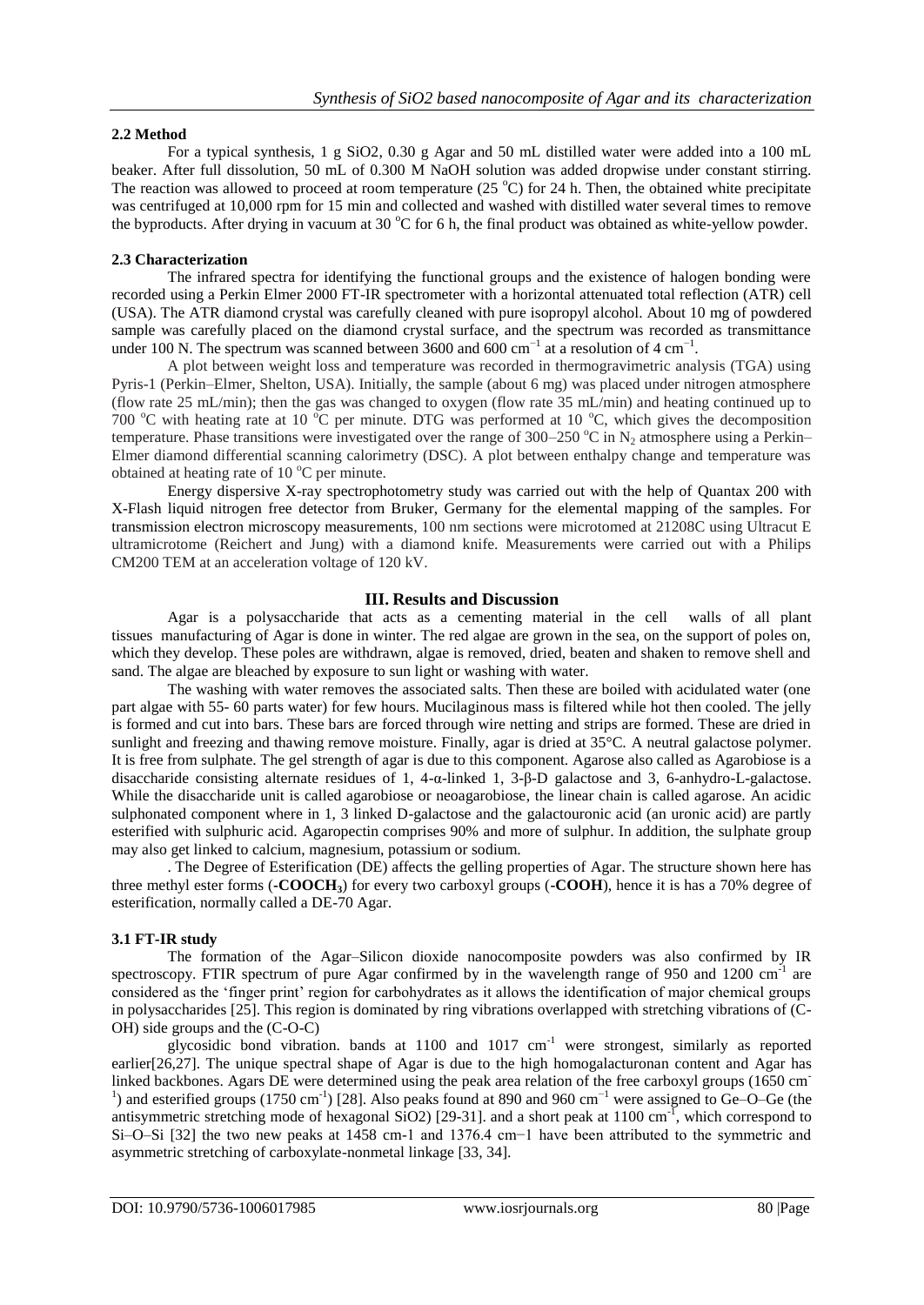### **3.2 SEM-EDS study**

SEM-ESD images of Agar-SiO2 nanocomposites shown in Fig. 1 SEM images of Agar-SiO2 nanocomposites exhibited the rough surface with granular morphology. SEM image indicated the binding of Agar with SiO2. It has been inferred that the size and the homogeneity of particles dependent on the binding of biopolymer with inorganic counterpart. EDX shows that the composite composed of carbon, Silicon, calcium and oxygen with 17.85%, 78.50, 2.12 and 14.51 percentage, respectively (Fig.2 and Table 1).

### **3.3 SEM and TEM study**

The SEM image in Fig.3 (a) shows that the polymeric nature of the Agar remained intact during the synthesis. There is no agglomeration of the particles indicating that the Agar coated the Silicon oxide nanoparticles. SEM images also revealed that the pores of the composite were often smaller than the alone, and they were always lined or bordered by smooth, leaf-like surfaces. These surfaces resembled the appearance of the image texture of isolated Agar particles used to make the composite. Nevertheless, it is difficult to localize the SiO2 based on image features alone.

Transmission electron microscopy (TEM) studies of Agar-SiO2 nanocomposites were carried to study the particle size. In this, suspension of material was prepared in ethanol onto a carbon copper grid. TEM produces high resolution, black and white images from the interaction between samples and energetic electrons in the vacuum chamber. TEM provides topographical, morphological, compositional and crystalline information.

A typical TEM image of the Agar–SiO2 nanocomposite is shown in Fig.3 (b). TEM image shows the dispersed homogeneous particles with diameters of around 20 nm. The different contrast on every particle indicates its different composition and structure. The dark part is Agar wrapped SiO2 and the gray part is Agar (diameters of around 70 nm).

#### **3.4 Thermal study**

The TG curve records the weight loss during heating and the DSC curve describes changes in the reaction enthalpy during the degradation. The differential thermogravimetry (DTG) curve is the first derivation of the TG curve and reports the degradation velocity. The TG and DTG thermogram Agar-GeO 2 nanocomposite analysis is depicted in Fig.4 It exhibits two stage decomposition processes. The first stage decomposition ( $T_d$  = 61  $^{\circ}$ C) may be due to expulsion of water molecules present in the Agar-SiO2 nanocompostes. In the second stage decomposition (768 $^{\circ}$ C) corresponds to the loss of side group elimination attached and due to main chain scission.

By contrast, in the DSC curve, only one thermal event, endothermic, are clearly distinguished up to  $250^{\circ}$ C (Fig. 5). In broad strokes, these thermal events are related to dehydration and thermal degradation processes, including the depolymerization degree at different stages as well as the secondary decomposition stage of Agar present in Agar –Silicon dioxide nanocomposite. However, according to the DSC curve, this broad thermal event (endothermic) at 99.8  $^{\circ}$ C (with area swept in endotherm 276.4 mJ and enthalpy change (48.1 J/g) can be identified. This suggests the presence of at least two weakly bonded water types, namely physically adsorbed water interacting only with other water molecules and those involved in hydrogen bonds with Agar hydroxyl groups.

#### **IV. Conclusion**

This paper reported the fabrication of new Agar-SiO2 nanocomposites for possible applications new semiconducting material for electronic applications. This synthesized material was characterized by FTIR, SEM-EDX, TEM, TG-DTG and DSC. TEM results indicated the particle size in the range between 20 nm and 70 nm. Therefore, the newly synthesized Agar-SiO2 nanocomposite can be used as potential material for environmental friendly electronic materials.

#### **References**

- [1]. Zheng, X., Wang, H. and Xu, B.Q. *J. Phys. Chem. B*, **2005**, 108(19): 9678.
- [2]. Gong, K.; Yu, P.; Su, L.; Xieng, S. and Mao, L. *J. Phys. Chem. C,* **2007**, 115(5): 1882.
- [3]. McCue, J.T. and Ying, J. Chem. Mater. **2007**, 19(5): 1009.
- [4]. Guo, J., She, C. and Lian, T. *J. Phys. Chem. C*, **2008**, 112(12), 4761.
- [5]. Xu, Z.; Xu, R. and Zeng, H.C. *Nano Lett.* **2001**, 1(12), 703.
- [6]. Liu, L.S.; Cooke, P.H.; Coffin, D.R.; Fishman, M.L. and Hicks K.B. *J. Appl. Polym. Sci.* **2004**, 92, 1893. Tomaev, V.; Mosnikov, V.; Miroshkin, V.; Garkin, L.; Yu, A. and Zhivago, S. *Glass Physics Chem.* **2004**, 10, 461.
- [7]. ẞtefania, Silvia, V.; Marcel P. and Cornelia, L. *Revue Roumaine de Chimie*, **2009**, 54,(9) 709.
- [8]. Sharma, B. R.; Naresh, L.; Dhuldhoya, N. C.; Merchant, S. U. and Merchant U. C., *Times Food Processing Journal*, **2006**, 23 (2), 44.
- [9]. Verelst, M., Ely, T.O.; Amiens, C.; Snoeck, E.; Lecante, P.; Mosset, A.; Respaud, M.; Broto, J.M. and Chaudret, B. *Chem. Mater.* **1999** , 11(10), 2702.
- [10]. Rimer, J.; Roth, D.; Vlachos, D. and Lobo, R. *Langmuir*, **2007**, 23, 2784.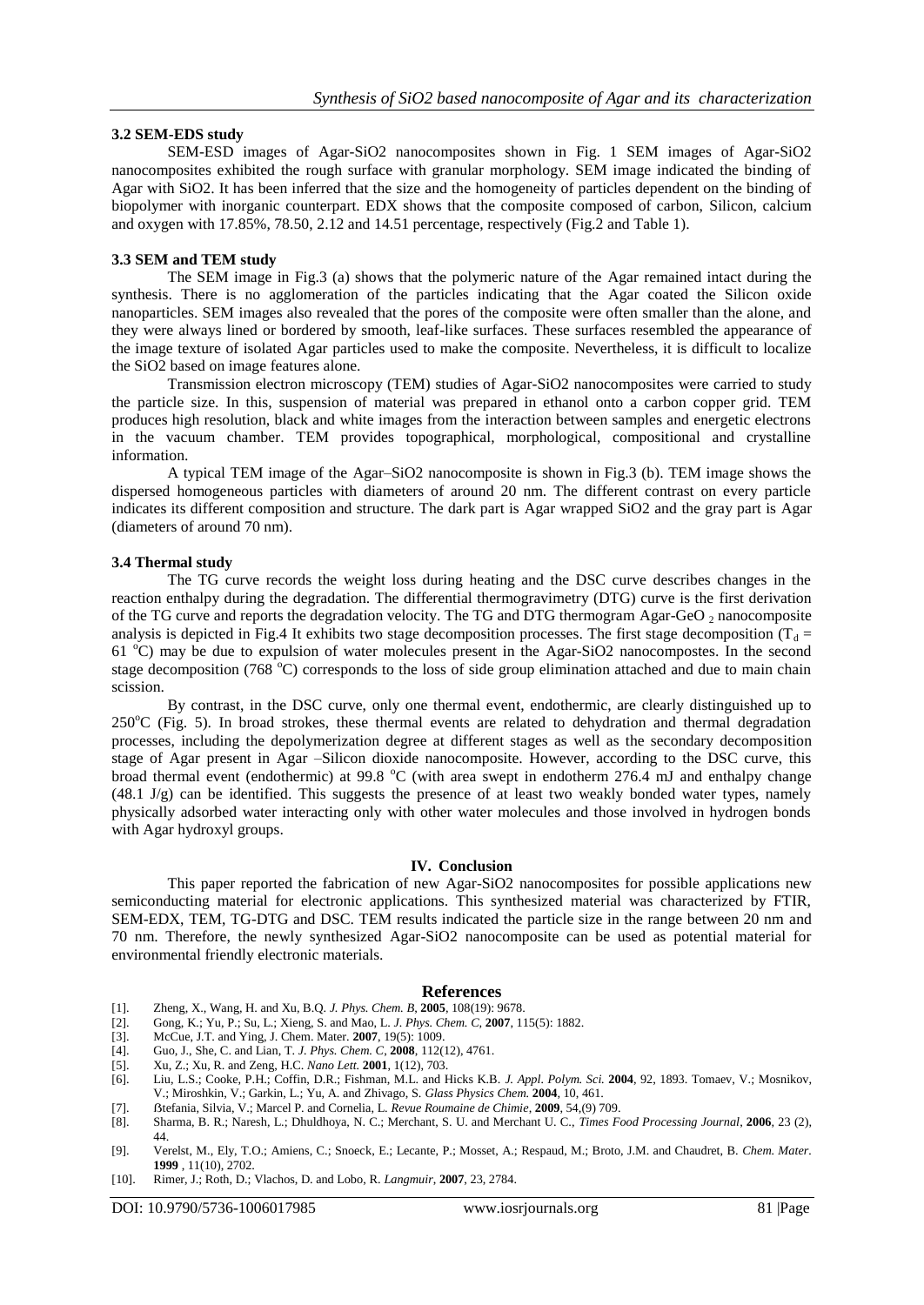- [11]. Ramana, C. V.; Carbajal-Franco, G.; Vemuri, R. S.; Troitskaia, I. B.; Gromilov, S. A.; Atuchin, V. V. *Mater. Sci. Eng. B* **2010**, 174, 279. Limthongkul, P.; Wang, H. and Chiang, Y.M. *Chem. Mater.* **2001**, 13(7): 2397 Wu, X.; Song, W.H.; Zhao, B.; Sun, Y. and Du, J. *Chem. Phys. Lett.,* **2001**, 349 : 210.
- [12]. Liu, L.S.; Cooke, P.H.; Coffin, D.R.; Fishman, M.L. and Hicks K.B. *J. Appl. Polym. Sci.* **2004**, 92, 1893. Tomaev, V.; Mosnikov, V.; Miroshkin, V.; Garkin, L.; Yu, A. and Zhivago, S. *Glass Physics Chem.* **2004**, 10, 461.
- [13]. Javadi, M.; Yang, Z.; Veinot,J. G. C. *Chem. Commun.* **2014**, 50, 6101.
- [14]. Laubengayer, A. W.; Brandt, P. L. *J. Am. Chem. Soc*. **1932**, 54, 549.
- [15]. Jiang, Z.; Xie, T.; Wang, G. Z.; Yuan, X. Y.; Ye, C. H.; Cai, W. P.; Meng, G. W.; Li, G. H.; Zhang, L. D. *Mater. Lett.* **2005**, 59, 416.
- [16]. Wu, H. P.; Liu, J. F.; Ge, M. Y.; Niu, L.; Zeng, Y. W.; Wang, Y. W.; Lv, G. L.; Wang, L. N.; Zhang, G. Q.; Jiang, J. Z. *Chem. Mater* **2006**, 18, 1817.
- [17]. Ramana, C. V.; Troitskaia, I. B.; Gromilov, S. A.; Atuchin, V. V. *Ceram. Int.* **2012**, 38, 5251. Krishnan, V.; Gross, S.; Müller, S.; Armelao, L.; Tondello, E.; Bertagnolli, H. *J. Phys. Chem. B* **2007**, 111, 7519
- [18]. Atuchin, V. V; Gavrilova, T. A.; Gromilov, S. A.; Kostrovsky, V. G.; Pokrovsky, L. D.; Troitskaia, I. B.; Vemuri, R. S.; Carbajal-Franco, G.; Ramana, C. V *Cryst. Growth Des.* **2009**, 9, 1829. Jang, J.; Koo, J.; Bae, B.-S. *J. Am. Ceram. Soc.* **2000**, 83, 1356.
- [19]. Gunji, M.; Thombare, S. V; Hu, S.; McIntyre, P. C. *Nanotechnology* **2012**, 23, 385603.
- [20]. Cernà, M.; Barros, A.S.; Nunes, A.; Rocha, S.M.; Delgadillo, I.; Copìkovà, J.; Coimbra, M.A. *Carbohydr. Polym*. **2003**, *19*, 793.
- [21]. Coimbra, M. A., Barros, A., Barros, M., Rutledge, D. N.; Delgadillo, I. *Carbohydrate Research*, **1999**, 317, 145. Shinde, S. L.; Nanda, K. K. *Cryst Eng Comm* **2013**, 15, 1043.
- [22]. Wellner, N., KacÆuraÂkova Â, M.; MalovõÂkova, Â, A.; Wilson, R. H.; Belton, P. [23]. Gnanasambandan, R.; Proctor, A. Food Chem. 2000, 68, 327.
- [23]. Gnanasambandan, R.; Proctor, A. *Food Chem*. **2000**, *68*, 327.
- [24]. Lippincott, E. R.; Valkenburg, A. Van; Weir, C. E.; Bunting, E. N. *J. Res. Natl. Bur. Stand.*
- [25]. Boix, E.; Puddu, V.; Perry, C. C. *Dalt. Trans.* **2014**, 43, 16902. S. *Carbohydrate Research*, **1998**, 308, 123..
- [26]. Jing, C.; Hou, J.; Xu, X. *Opt. Mater.* **2008**, 30, 857.
- [27]. Lipinska-Kalita, K.E. J. Non Cryst. Solids, **1990**, 119(1), 41. **1958**, 61, 61.
- [28]. Gong, J.-L.; Wang, X.-Y.; Zeng, G.-M.; Chen, L.; Deng, J.-H.; Zhang X.-R.; Q.-Y. Niu, [29]. Liu J.-F.; Shan, Z.; Zhao, H; Jiang, G.-B. Environ-mental Science and Technology, 200
- [29]. Liu J.-F.; Shan, Z.; Zhao, H; Jiang, G.-B. *Environ- mental Science and Technology*, **2008**, 42, 18, 6949.
- [30]. *Chemical Engineering Journal*, **2012**, 185-186,100.

#### **Table 1.** SEM-EDS data for Agar-SiO2 nanocomposite

|                                                  |  |  |  | $[wt.-\$ $[wt.-\$ $[at.-\$ $[wt.-\$ $[wt.-\$ $[\$ |  |  |
|--------------------------------------------------|--|--|--|---------------------------------------------------|--|--|
|                                                  |  |  |  |                                                   |  |  |
|                                                  |  |  |  | Carbon K-series 4.44 4.85 9.21CO2 16.85 2.3       |  |  |
|                                                  |  |  |  |                                                   |  |  |
|                                                  |  |  |  |                                                   |  |  |
| Silicon K-series 39.45 45.69 16.57SiO2 78.40 1.7 |  |  |  |                                                   |  |  |
|                                                  |  |  |  | Calcium K-series 1.22 1.52 0.74CaO 2.52 0.2       |  |  |
|                                                  |  |  |  | Oxygen K-series  46.65  43.68  72.380  14.11  6.5 |  |  |
|                                                  |  |  |  |                                                   |  |  |
| 97.70 100.00 100.00<br>Total:                    |  |  |  |                                                   |  |  |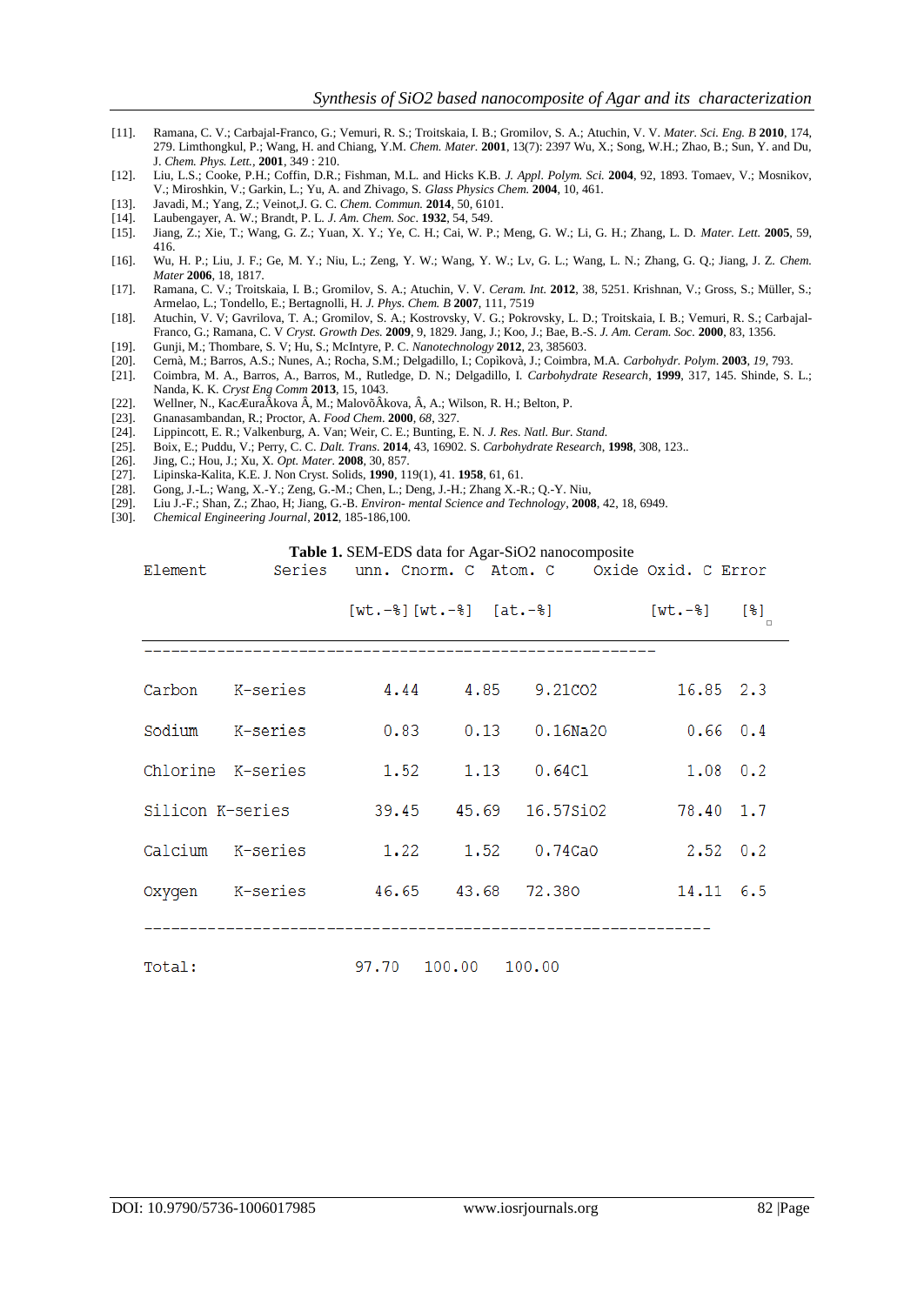

**Fig. 1** SEM –EDS of Agar-SiO2 nanocomposite



**Figure 1(b)** Al mapping of the various components present in Agar -SiO2 nanocomposite by EDS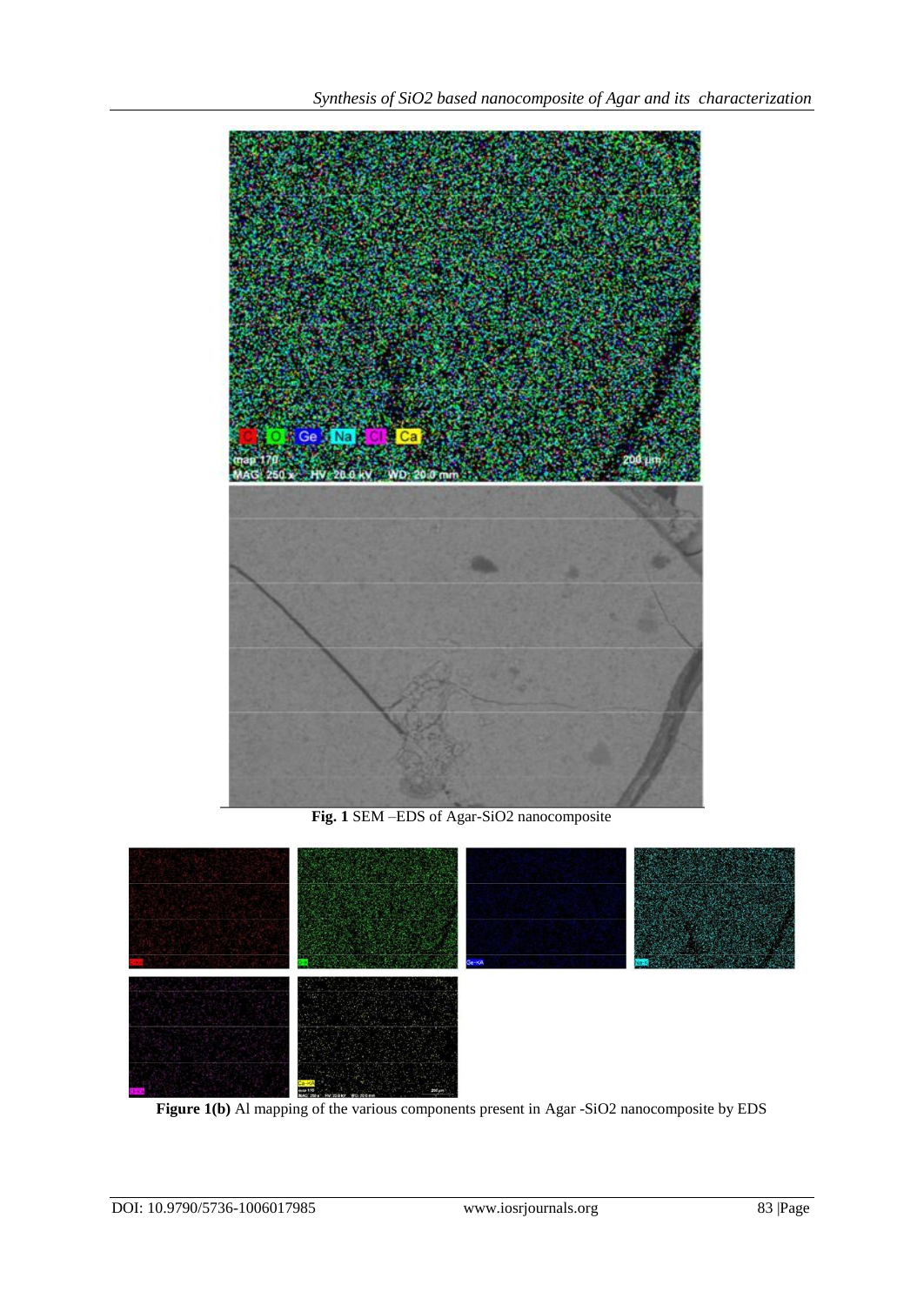

**Fig. 2** EDS energy dispersive X-ray spectrum for Agar-SiO2 nanocomposite



**Fig. 3** (a) SEM (b) TEM images for Agar-SiO2 nanocomposite